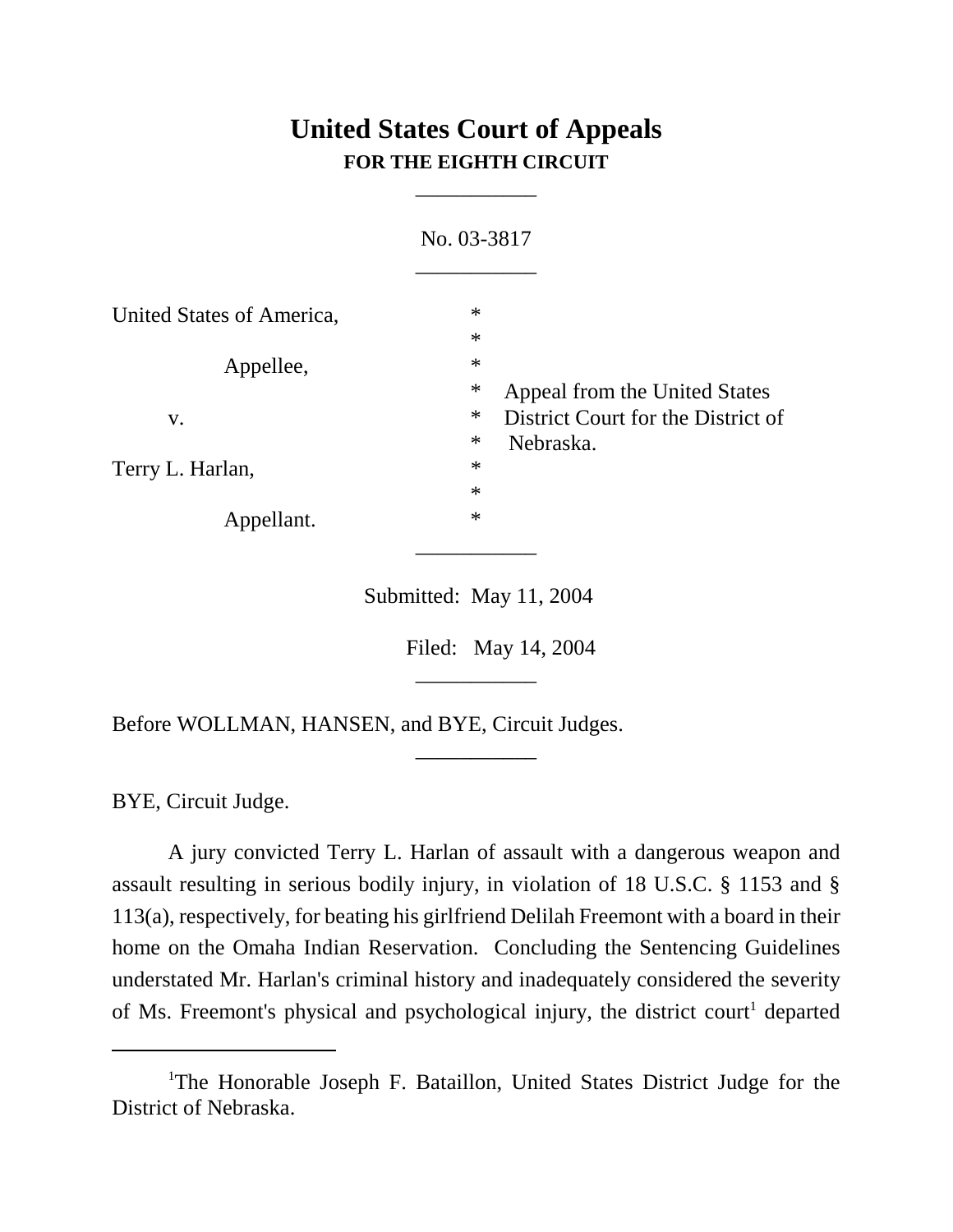upward from Criminal History Category I to III. On appeal, Mr. Harlan argues the evidence was insufficient to support the conviction and the district court erred in imposing the upward departure. We affirm.

I

On October 5, 2002, Mr. Harlan and Ms. Freemont lived at Unit 26 on the Omaha Indian Reservation in Macy, Nebraska.<sup>2</sup> Both were enrolled members of the Omaha Tribe.

The couple spent part of the afternoon at home drinking beer and watching college football with Ms. Freemont's siblings, Lizzie Avila and Myron Freemont. Some time after 3:00 p.m., Ms. Avila and Mr. Freemont left to obtain more beer, and they returned to Unit 26 between 7:00 and 8:00 p.m. to find Ms. Freemont unconscious on the floor drenched in her own blood. Other than Mr. Harlan, no other person was in the residence.

At trial, Ms. Freemont testified she and Mr. Harlan started arguing after her siblings departed and Mr. Harlan started beating her with a board when she attempted to leave. She recalled the board repeatedly struck her head, face, knees, arms, and back before she lost consciousness.

When Ms. Freemont's siblings returned to Unit 26, they knocked on the door and heard the television playing inside, but no one responded. After Mr. Freemont looked through the kitchen window and threatened to kick in the door, Mr. Harlan finally opened the door. Upon seeing Ms. Freemont lying unconscious in her own blood on the livingroom floor, Mr. Freemont left to seek help at the tribal police

 $2$ The couple had an infant daughter, but the record does not reflect whether the child lived with her parents in Unit 26.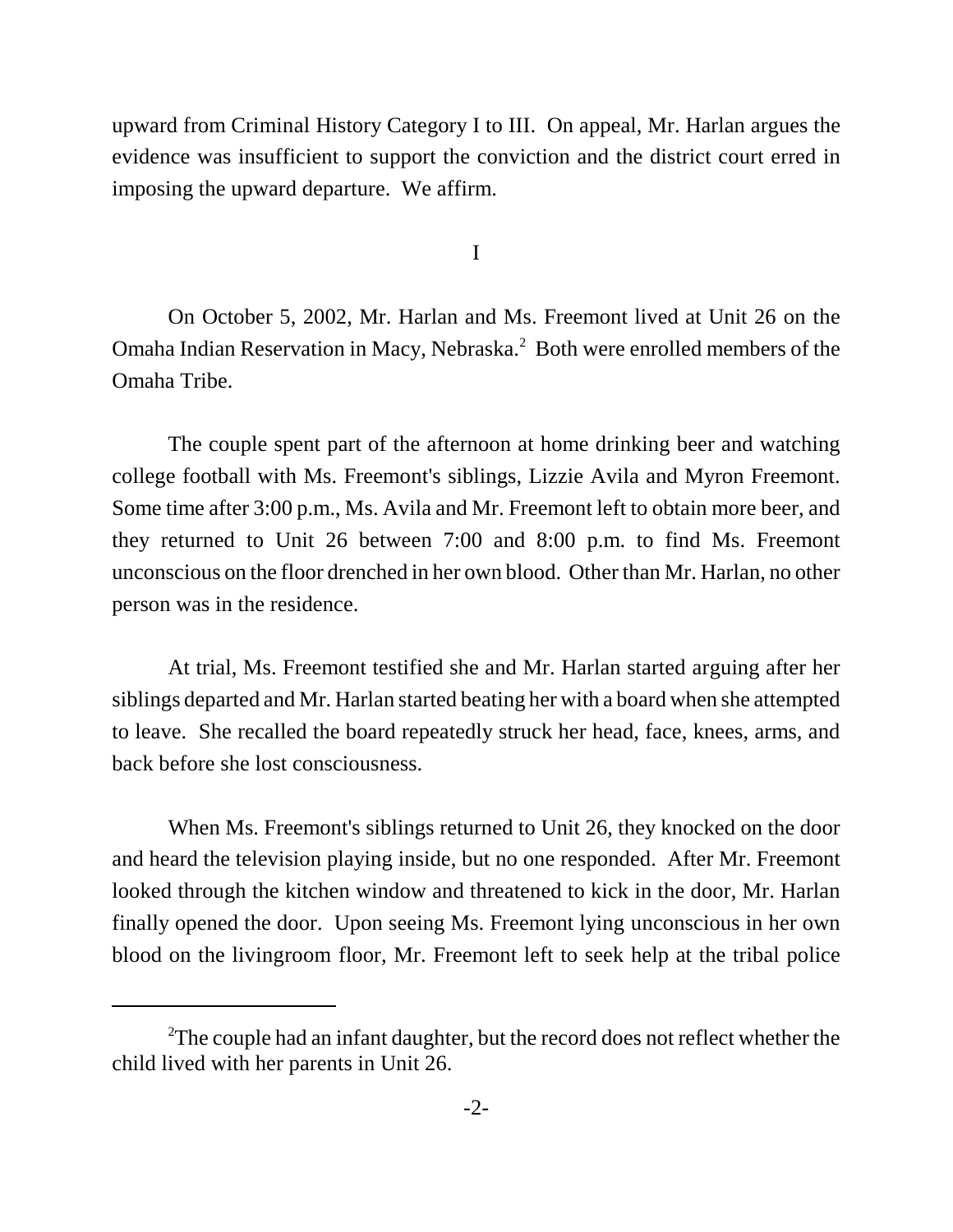department located one block away and Ms. Avila attended to Ms. Freemont. Mr. Harlan then explained Ms. Freemont had gone next door and then returned home with the injuries. He then changed his account, stating he woke up to find his cousins beating Ms. Freemont.

Meanwhile, Mr. Freemont returned with Omaha Tribal Police Officer Bertucci, who had already called for an ambulance. Officer Bertucci observed Ms. Freemont's blood loss and attenuated pulse and called for an ambulance a second time. After escorting the ambulance to the hospital, Officer Bertucci returned to Unit 26 and there discovered a board smeared with a red substance appearing to be blood. At the tribal jail, Officer Bertucci observed specks of a like substance splattered on Mr. Harlan's face. In the morning, Ms. Freemont provided Officer Bertucci with an oral and written statement alleging Mr. Harlan had beaten her with a board.

Ms. Freemont was life-flighted from the Winnebago Public Health Service Hospital to the Mercy Medical Center, a level-two trauma center in Sioux City, Iowa. Emergency room doctor Scott Murray observed Ms. Freemont suffered fractures to her nasal bone, left orbital rim, and left ulnar bone. Dr. Murray described the latter as a nightstick-type fracture, meaning the arm had been struck while Ms. Freemont was in a defensive stance. Ms. Freemont's eyes were swollen shut, and she had more than thirty-five centimeters of deep lacerations just on her scalp. Otolaryngologist David Wagner observed a "degloving" injury consisting of parallel lacerations which had lifted a swatch of scalp from Ms. Freemont's head. These scalp lacerations required more than 120 staples to close. Both Dr. Murray and Dr. Wagner opined Ms. Freemont's injuries caused extreme physical pain and presented a protracted and obvious disfigurement. They also agreed the injuries were consistent with the use of a board as the weapon.

The instant offense is not the first time Mr. Harlan has run afoul of the law. In 1980, a federal court convicted him of voluntary manslaughter for killing a man with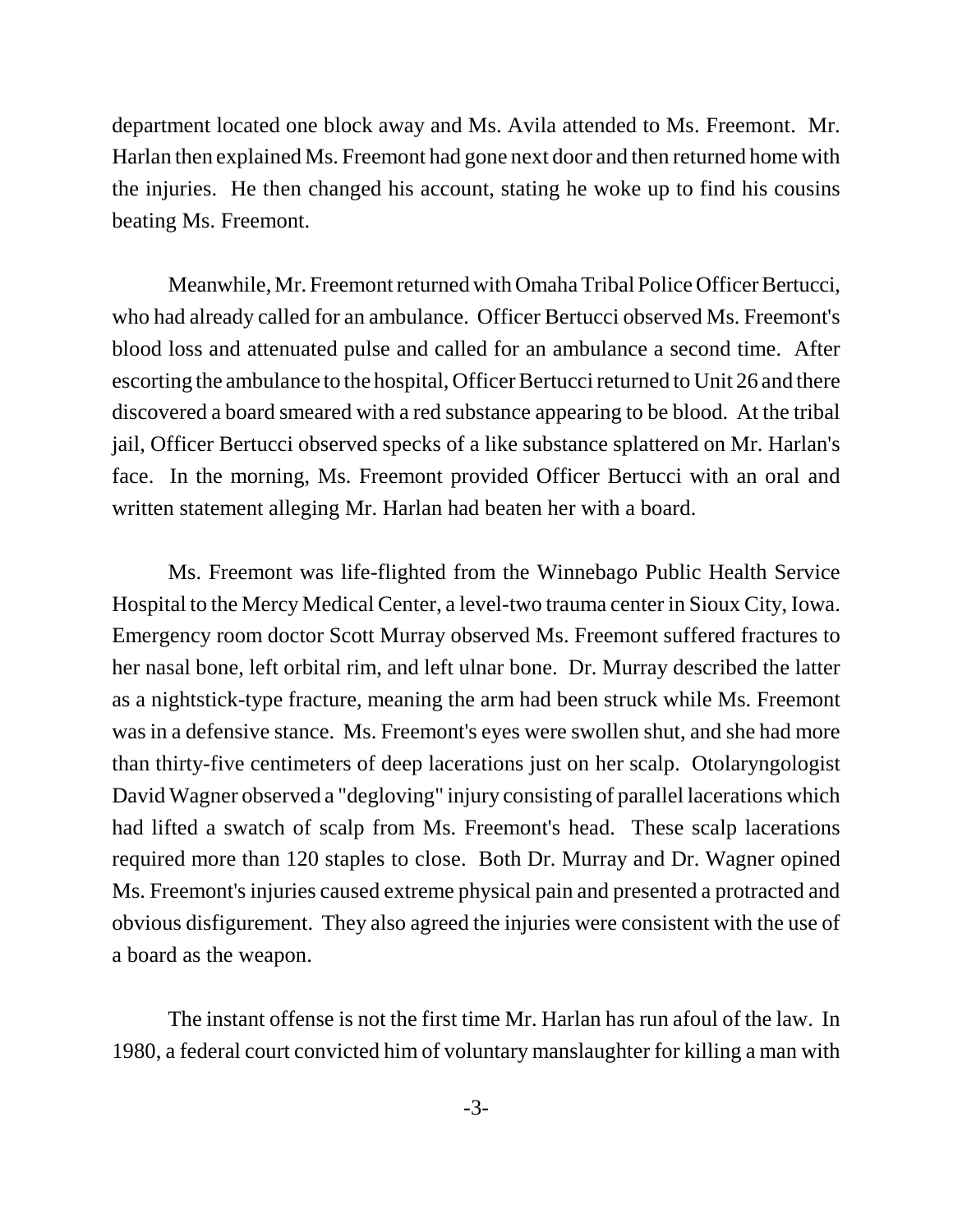a knife. Starting in October 1997, Harlan accrued at least four tribal convictions, two for disorderly conduct and at least two for assaults on Ms. Freemont.<sup>3</sup>

The Presentence Report (PSR) assessed Criminal History Category I and a base offense level of 15. Pursuant to United States Sentencing Guidelines (U.S.S.G.) §  $2A2.2(b)(2)(B)$ , the district court applied a four-level enhancement for use of a dangerous weapon, and pursuant to U.S.S.G. § 2A2.2(b)(3)(E), the court assessed a five-level enhancement for permanent bodily injury to the victim. Thus, the court determined the applicable offense level was 24. Mr. Harlan neither objected to nor now appeals these assessments.

The government moved for an upward departure on the grounds the Guidelines understated Mr. Harlan's criminal history and the offense culminated from a series of brutal assaults Mr. Harlan had perpetrated upon Ms. Freemont. The court departed upward to Category III, found the post-departure Guidelines range to be 63 to 78 months, and sentenced Mr. Harlan to 72 months of imprisonment.<sup>4</sup> On appeal, Mr. Harlan challenges the upward departure and argues the evidence was insufficient to support his conviction.

## II

In reviewing the sufficiency of the evidence, we view the evidence in the light most favorable to verdict, resolving evidentiary conflicts in favor of the government,

<sup>&</sup>lt;sup>3</sup>Mr. Harlan's appellate brief states there were three tribal convictions for assault against Ms. Freemont prior to the instant offense; the government's brief states there were only two such convictions.

<sup>&</sup>lt;sup>4</sup>Without the departure, the applicable Guidelines range under Category I would have been 51 to 63 months. Thus, Mr. Harlan's 72-month sentence exceeded the maximum Category-I sentence by 9 months.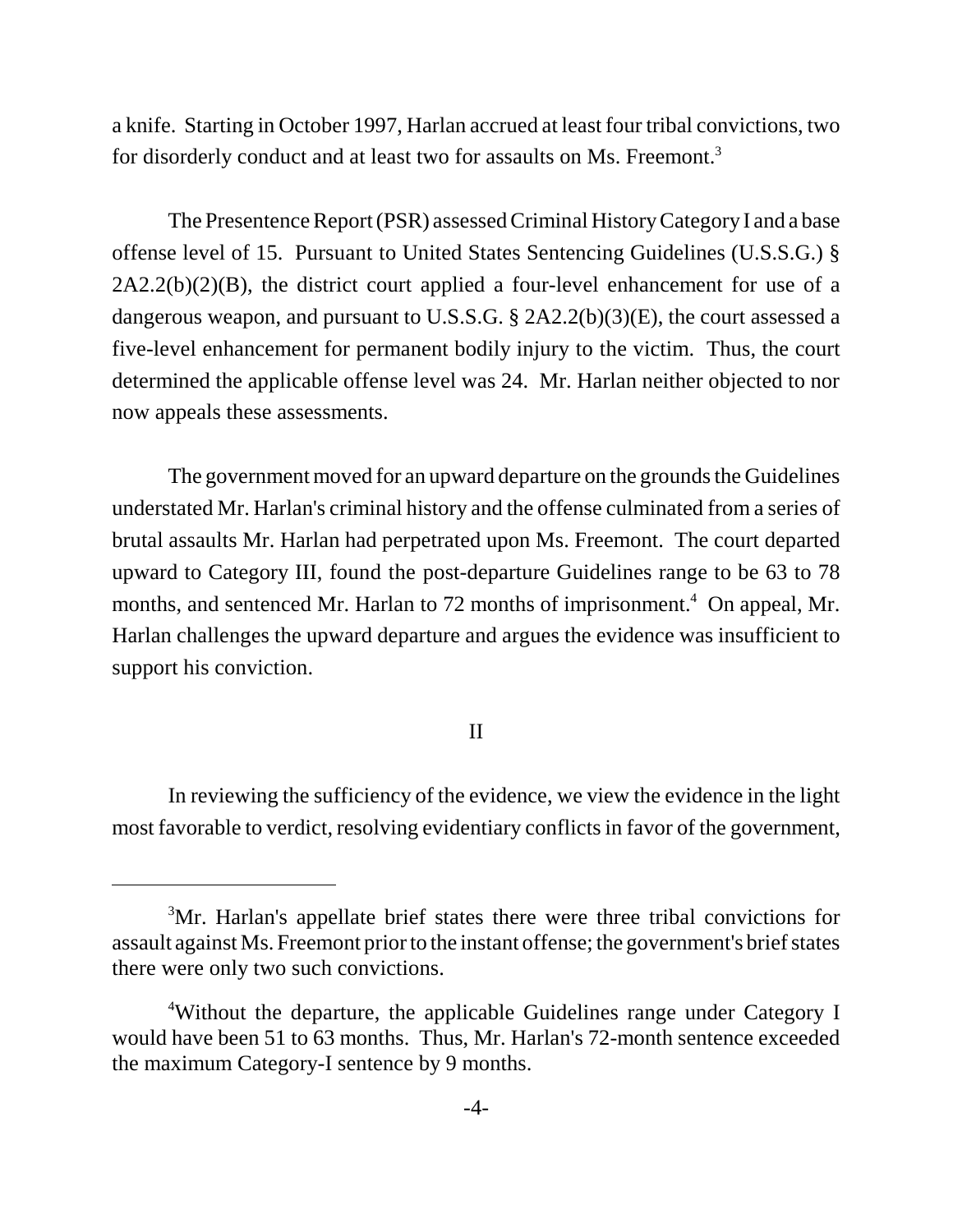and accepting all reasonable inferences drawn from the evidence that support the jury's verdict. United States v. Espino, 317 F.3d 788, 792 (8th Cir. 2003). Put simply, we affirm if a reasonable juror could have found the defendant guilty beyond a reasonable doubt. See United States v. Harmon, 194 F.3d 890, 892 (8th Cir. 1999).

Sufficient evidence supports the jury's verdict in this case. First, Ms. Freemont identified Mr. Harlan as the assailant and gave detailed testimony of the assault. See United States v. L.B.G., 131 F.3d 1276, 1278 (8th Cir. 1997) (stating the uncorroborated testimony of a single witness may suffice to sustain a conviction). Mr. Harlan argues Ms. Freemont was inebriated at the time of the assault and so may have misidentified Mr. Harlan as the attacker. Because "it is the sole province of the jury to weigh the credibility of a witness," United States v. Enriquez, 201 F.3d 1072, 1074 (8th Cir. 2000), we reject this argument. Ms. Freemont well knew Mr. Harlan, and her testimony was consistent with both the medical evidence and the statement she gave the day after the attack. These facts were sufficient to permit a reasonable juror to rely on Ms. Freemont's identification and testimony.

The circumstantial and physical evidence also supports the verdict. When Ms. Avila and Mr. Freemont returned to Unit 26, as when they left, only two people were within – the victim and the accused. Ms. Avila and Mr. Freemont knocked on the door repeatedly and Mr. Freemont threatened to kick in the door before Mr. Harlan responded. Mr. Harlan then gave Ms. Avila contradictory explanations for Ms. Freemont's injuries, stating first Ms. Freemont had come home bleeding and then explaining his cousins had attacked her while he slept. From such evidence, a juror could reasonably infer guilt. The physical evidence confirmed the inference. Officer Bertucci observed Mr. Harlan's face was speckled with a substance appearing to be blood, and the officer found a board smeared with a like substance in the washroom of Unit 26. In sum, the evidence in the record is more than sufficient to support the conviction.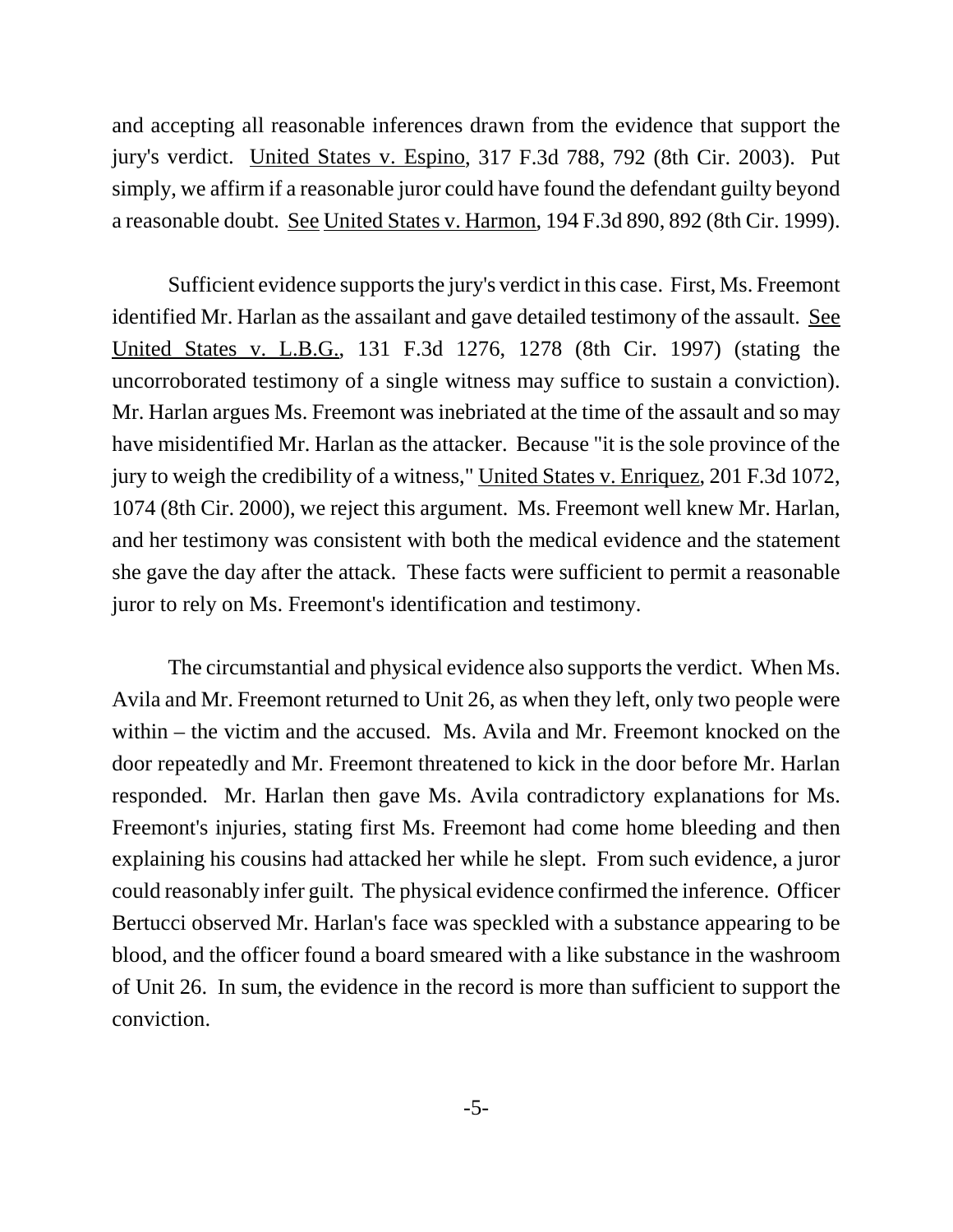Mr. Harlan next argues the district court erroneously relied on impermissible factors in assessing the upward departure. Prior to the enactment of the Prosecutorial Remedies and Other Tools to End the Exploitation of Children Today (PROTECT) Act, Pub. L. No. 108-21, 117 Stat. 650 (2003), we would have reviewed the district court's departure under a unitary abuse-of-discretion standard. Now, we review *de novo* whether the district court based the departure on a permissible factor, and we review for abuse of discretion the reasonableness of a permissible departure. United States v. Flores, 336 F.3d 760, 763 (8th Cir. 2003).<sup>5</sup>

The district court appears to have based the departure on four factors: (1) Mr. Harlan's prior convictions in tribal court, (2) Mr. Harlan's voluntary manslaughter conviction in federal court, (3) the severity of the physical injuries, and (4) the alleged extreme psychological harm. Mr. Harlan challenges the permissibility of all but the first of these factors.

A sentencing court may depart upward on the basis of "prior sentence(s) not used in computing the criminal history category (e.g., sentences for foreign and tribal offenses)." U.S.S.G. § 4A1.3(a)(2)(A). In departing upward on such basis, "the court shall determine the extent of a departure . . . by using, as a reference, the criminal history category applicable to a defendant whose criminal history or likelihood to recidivate most closely resembles that of the defendant's." U.S.S.G. §  $4A1.3(a)(4)(A)$ . In other words, the sentencing court should be guided, at least in part, by the criminal history category which would have applied had the uncounted prior convictions been computed.

<sup>&</sup>lt;sup>5</sup>The sentencing court's findings of fact are reviewed for clear error. Flores, 336 F.3d at 763.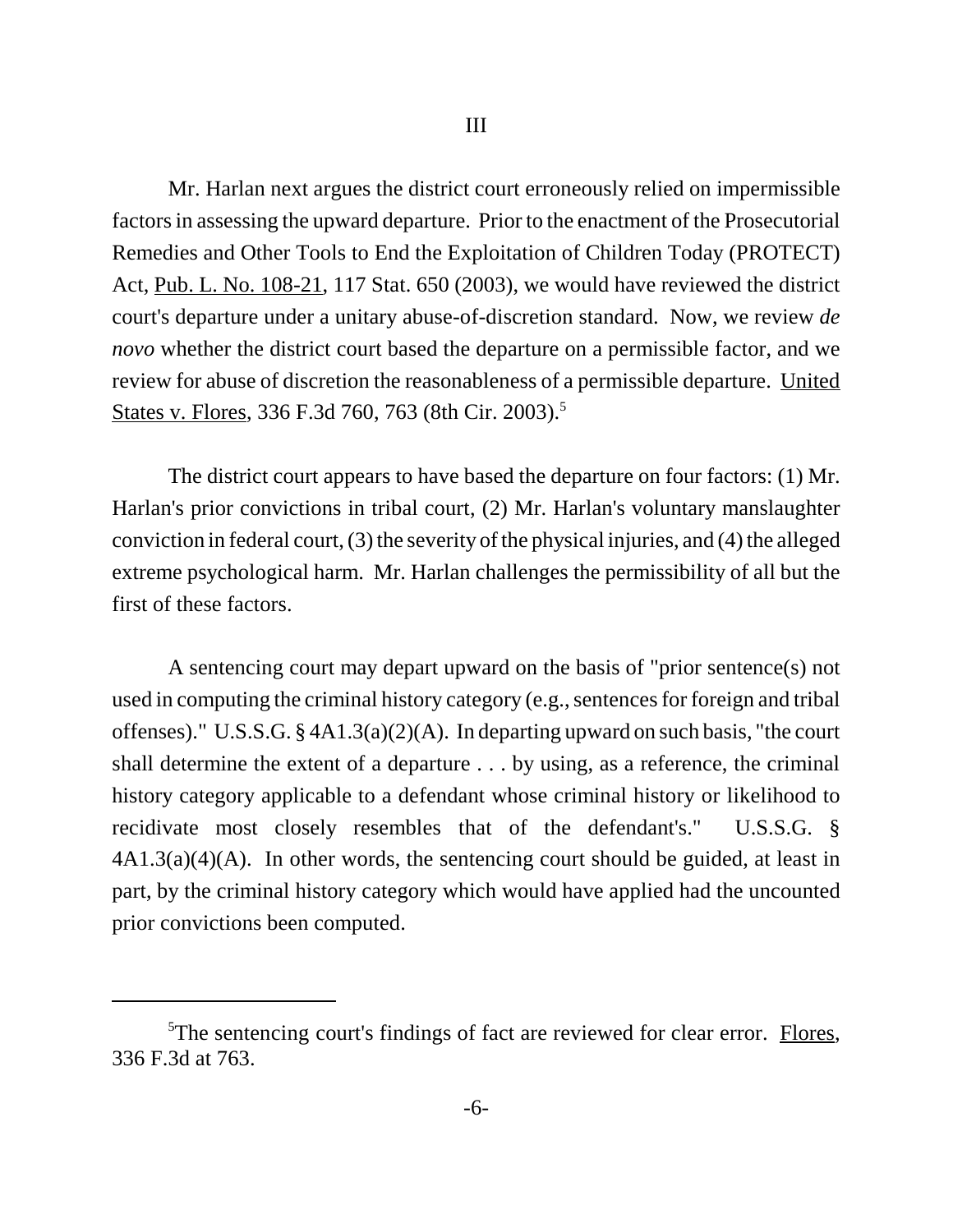Had Mr. Harlan's tribal convictions been taken into account in his criminal history score, his two assault convictions would have added at least one point each to the score, depending on the length of the corresponding sentences.<sup>6</sup> See U.S.S.G. § 4A1.1. Similarly, his manslaughter conviction would have added three points to his score because the conviction resulted in a prison sentence exceeding one year and one month. Id. In all, the prior convictions would have added at least five points to Mr. Harlan's criminal history score, and these points would have required a sentence under Category III. See U.S.S.G. § 5A, Sentencing Table (mandating a Category III sentence for defendants with 4, 5, or 6 criminal history points). In applying Category III in this case, therefore, the district court appears to have used as a reference the category applicable to a defendant whose criminal history or likelihood to recidivate most closely resembled Mr. Harlan's.

Mr. Harlan argues the district court improperly took into account his federal manslaughter conviction. A prior conviction serves as the basis for an upward departure if the defendant was convicted of the past offense, or was still serving time for the past offense, within the fifteen-year period immediately preceding the instant offense. See U.S.S.G. § 4A1.2(e)(1). Because he was released from prison for the manslaughter conviction approximately fifteen years and one month before his assault upon Ms. Freemont, he argues the conviction constitutes an impermissible factor.

The Sentencing Guidelines, however, contain an exception to the applicable period:

If the court finds that a sentence imposed outside [the fifteen-year] period is evidence of similar, or serious dissimilar, criminal conduct, the court may consider this information in determining whether an upward departure is warranted under § 4A1.3 (Adequacy of Criminal History Category).

 ${}^{6}U.S.S.G. \$ § 4A1.2(c) would have excluded the disorderly-conduct convictions.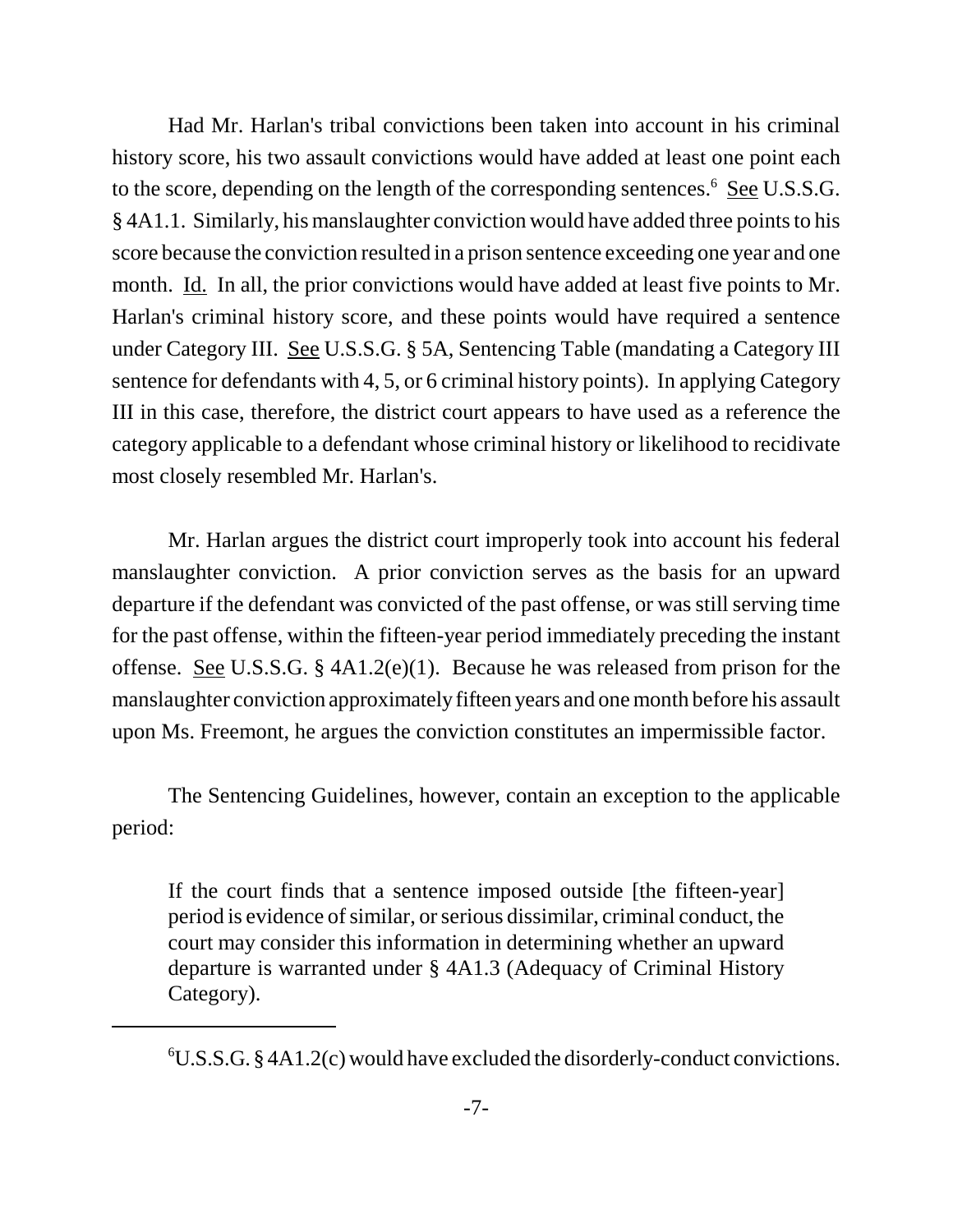U.S.S.G. § 4A1.2, cmt. n.8. Mr. Harlan's manslaughter conviction evidences criminal conduct similar to aggravated assault. Moreover, manslaughter constitutes serious criminal conduct and so again falls under the exception to § 4A1.2. As the district court explained:

The fact [Mr. Harlan] has a prior manslaughter conviction that is a month out, I think, needs to be taken into account, although I don't agree with the government that the full weight of the conviction needs to be taken into account because it has been so long since the manslaughter conviction. . . .

Sentencing Transcript at 177-79. In our view, the district court properly decided to apply the exception and consider the manslaughter conviction. Lest the exception consume the rule, we think the decision to apply the exception requires balancing the severity of the past conviction with length of the temporal extension. Here, the court dealt with a *homicide* which fell outside the fifteen-year period by merely *a month*. While surely the exception is not without  $\lim_{h \to 0} I$ , we conclude the manslaughter conviction, as well as the tribal convictions, was a permissible basis for the departure.

Finally, Mr. Harlan contends Ms. Freemont's physical and psychological injuries were impermissible factors. He points out the five-level enhancement already took these factors into account and so the court engaged in impermissible double counting. Because his criminal record represents an independently adequate basis for the departure, however, we need not reach the other factors the district court may have considered. See United States v. Long Turkey, 342 F.3d 856, 859 n.2 (8th Cir. 2003).

 $7$ As an obvious example, we doubt a sentencing court could properly rely on a minor similar offense occurring many years outside the applicable period in imposing an upward departure.